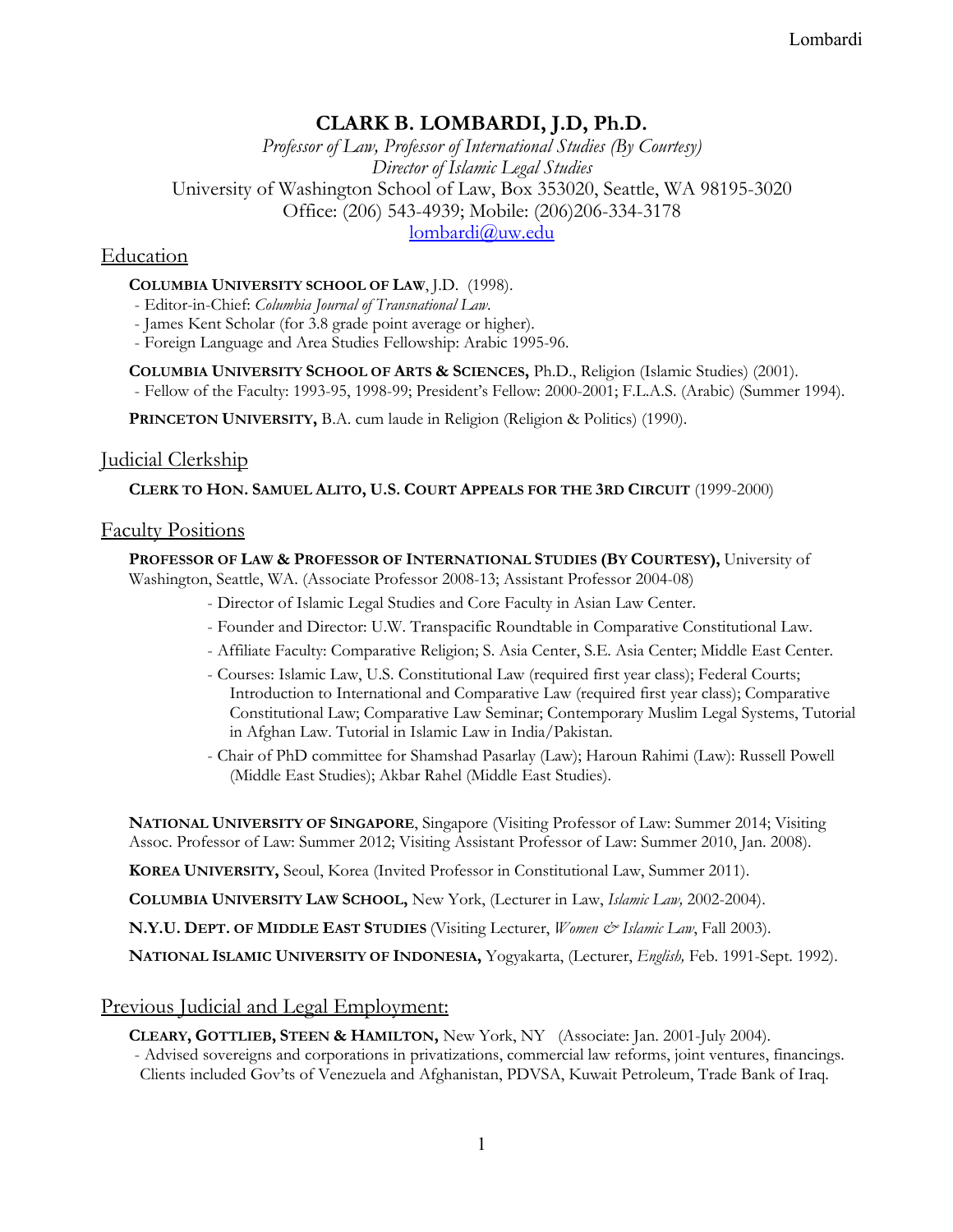## Professional Recognition

**Council on Foreign Relations** (Elected to full membership in 2009).

**Series Editor: Oxford Islamic Legal Studies (**with Anver Emon and Lynn Welchman) (2010-Present).

**Gov't of Sweden: Folke Bernadotte Academy Working Group on Rule of Law** (Appointed 2012).

**New York State Bar** (Admitted to practice 2000-present).

# Grants and Awards

**Luce Religion and Human Security Grant** (Principal Investigator**:** 2007-2011) (with J. Wellman).

- \$500,000 multi-year grant. Published findings in an Oxford University Press book.

**Carnegie Scholar in Contemporary Islamic Studies** (Jan. 2007-Jan. 2009).

- \$100,000 multi-year fellowship to research judicial interpretation of Islam in multiple countries.

**World Book of the Year Award in Islamic Studies** (Declined, 2008).

- Declined \$10,000 award from Iranian Ministry of Culture.

# Professional Service

**American Association of Law Schools: Islamic Law Section** (Chair 2012, Steering Committee 2007-2011).

**Peer Reviewer**: Cambridge University Press; Oxford University Press; Harvard University Press; Columbia University Press; Indiana University Press; Routledge; *Journal of Islamic Law and Society*; *Int'l Journal of Middle East Studies*; *Journal of Law and Religion*; *Journal of Middle East Law and Governance*; *Modern Asian Studies*; *American Journal of Comparative Law*; *Asian Journal of Comparative Law*.

**American Institute of Afghan Studies**, Board of Trustees (2008-present).

**Columbia Journal of Transnational Law,** Board of Directors, (2004-present).

# **ACADEMIC PUBLICATIONS**

## **BOOK SERIES & ENCYCLOPEDIA EDITORSHIPS**

- *Oxford University Press Islamic Legal Studies* (Series Editor) (with Anver Emon and Lynn Welchman).
- *Oxford Encyclopedia of Islam and Law* (Senior Editor) (with Jonathan Brown, editor-in-chief, Fareeha Khan & Andrew March, co-senior editors) (serially published online by Oxford University Press).

# **PUBLISHED BOOKS AND EDITED VOLUMES**

- *Egypt and Islam (under contract with Princeton University Press) (with Matthew Ingalls).*
- *Religion and Human Security: A Global Perspective,* (ed. with James Wellman) (Oxford: Oxford Univ. Press, 2012).
- *Special Issue: Islamic Law and Islamic Legal Professionals in Southeast Asia,* ed. Mark E. Cammack, R. Michael Feener and Clark B. Lombardi, *Pacific Rim Law and Policy Journal* 21 (2012).
- *State Law as Islamic Law in Modern Egypt: Incorporation of Shari`a in Egyptian Constitutional Law* (Leiden: Brill, 2006).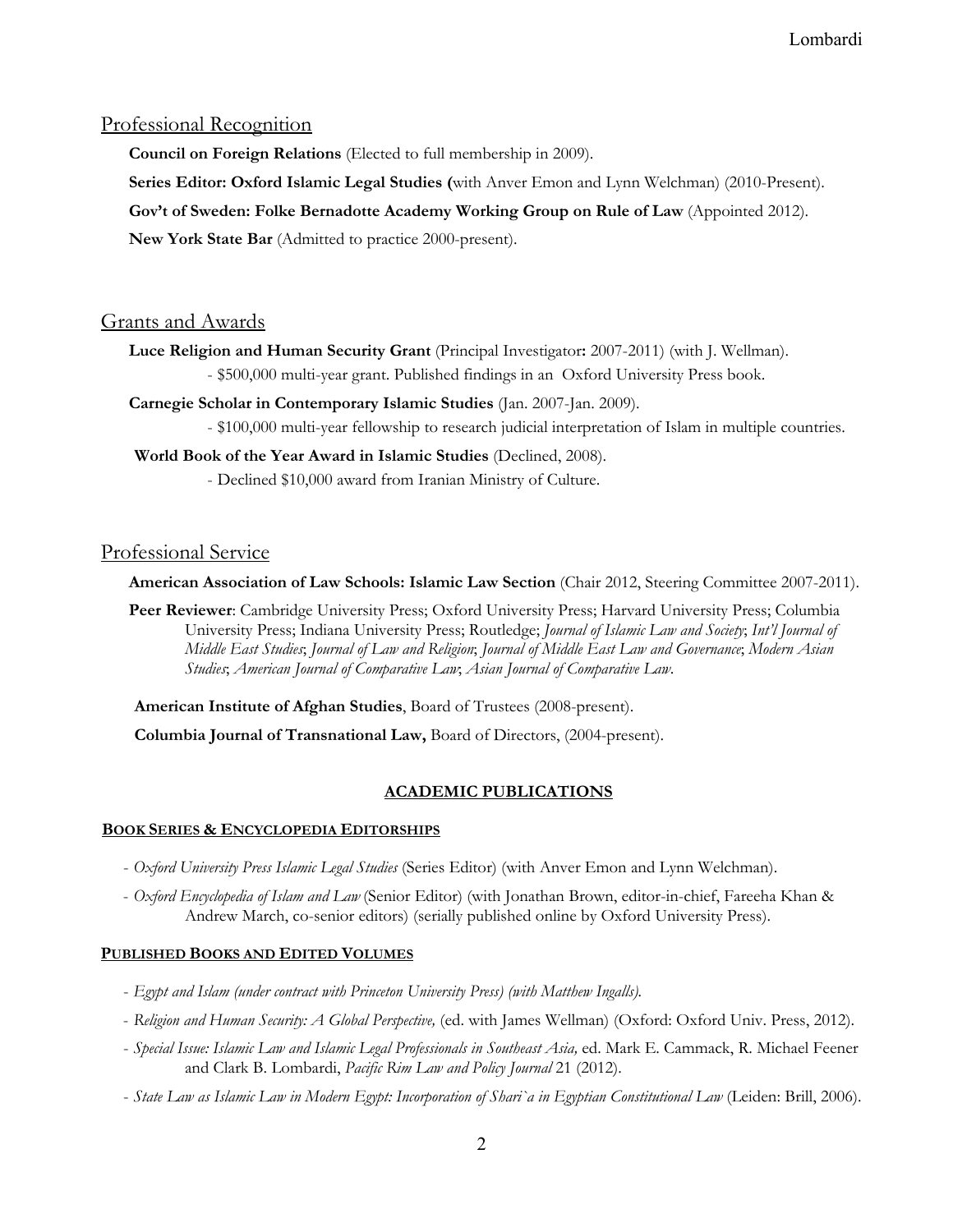### **BOOK PROPOSAL IN PROCESS**

- *Constitutions and Islam*: Proposal being prepared for Oxford University Press's Islamic Legal Studies Series.

## **ARTICLES IN ACADEMIC JOURNALS AND BOOK CHAPTERS IN REFEREED BOOKS**

- "Consociationalism vs Incentivism in Divided Societies: A Question of Design or Sequencing?" Yonsei Law Journal 9, (2018) *forthcoming*.
- "Constitution-Making for Divided Societies: Lessons from Afghanistan" *in* Constitutionalism in Context (David Law and Wen Chen Chang, eds.: Cambridge University Press, 2018) (forthcoming 2018).
- "Islamic Constitutions Beyond Liberalism" in Michael W. Dowdle & Michael A. Wilkinson, eds. Constitutionalism Beyond Liberalism (Cambridge: Cambridge University Press, 2017).
- "Contesting Islamic Constitutionalism after the Arab Spring: Islam in Egypt's Post Mubarak Constitutions" in Constitutionalism, Human Rights and Islam After the Arab Spring ed. Rainer Grote &Tilmann Röder (Oxford University Press, 2016).
- "Transformations in Muslim Views about "Forbidding Wrong": Islamist Litigation in Egypt" in Robert Hefner, ed., Shari`a and Modern Muslim Ethics (Indiana University Press, 2016).
- "Islam in Burma: What Do We Now Know?" in Melissa Crouch, ed. Islam and the State in Myanmar: The Politics of Belonging (Oxford University Press, 2016).
- "The Role of Courts in "Making" Islamic Law—South and Southeast Asia" in Legal Innovations in Asia: Judicial Lawmaking and the Influence of Comparative Law, ed. John Haley and Toshiko Takenaka (Cheltenham, U.K/Northampton, MA, Edward Elgar, 2014).
- "Constitutions of Arab Countries in Transition: Constitutional Review and Separation of Powers" in IEMed Mediterranean Yearbook 2014, 125-132.
- "Designing Islamic Constitutions: Past Trends and Options for a Democratic Future," International Journal of Constitutional Law 11 (2013), 615-45.
- "Constitutional Provisions Making Sharia "a" or "the" Chief Source of Legislation: Where Did They Come From? What Do They Mean? Do They Matter?" American Univ. Int'l Law Review 28 (2013), 733-74.
- "The Constitution as Agreement to Agree: The Social and Political Foundations (and Effects) of the 1971 Egyptian Constitution," in The Social and Political Foundations of Constitutions, ed. Dennis Galligan and Mila Versteeg (Cambridge: Cambridge University Press, 2013), 398-430.
- "Religion and Human Security: An Understudied Relationship," (with James Wellman) in *Religion and Human Security: A Global Perspective*, ed. James K. Wellman, Jr. and Clark B. Lombardi (Oxford: Oxford University Press, 2012), 1-17.
- "Popular Muslim Attitudes Towards Violent Islamic Groups: The Case of Pakistan" (with C. Christine Fair) in Religion and Human Security: A Global Perspective, ed. James K. Wellman, Jr. and Clark B. Lombardi (Oxford University Press, 2012), 67-93.
- "Can Islamizing a Legal System Ever Help Promote Liberal Democracy?: A View from Pakistan," University of St. Thomas Law Journal 7 (2011), 649-691.
- "Why Study Islamic Legal Professionals?" Pacific Rim Law and Policy Journal 21 (2012), 1-12.
- "Islamism as a Response to Emergency Rule in Pakistan," in *Emergency Power in Asia: Exploring the Limits of Legality*, ed. V. Ramraj and A.Thiruvengadam (Cambridge: Cambridge University Press, 2010), 436-65.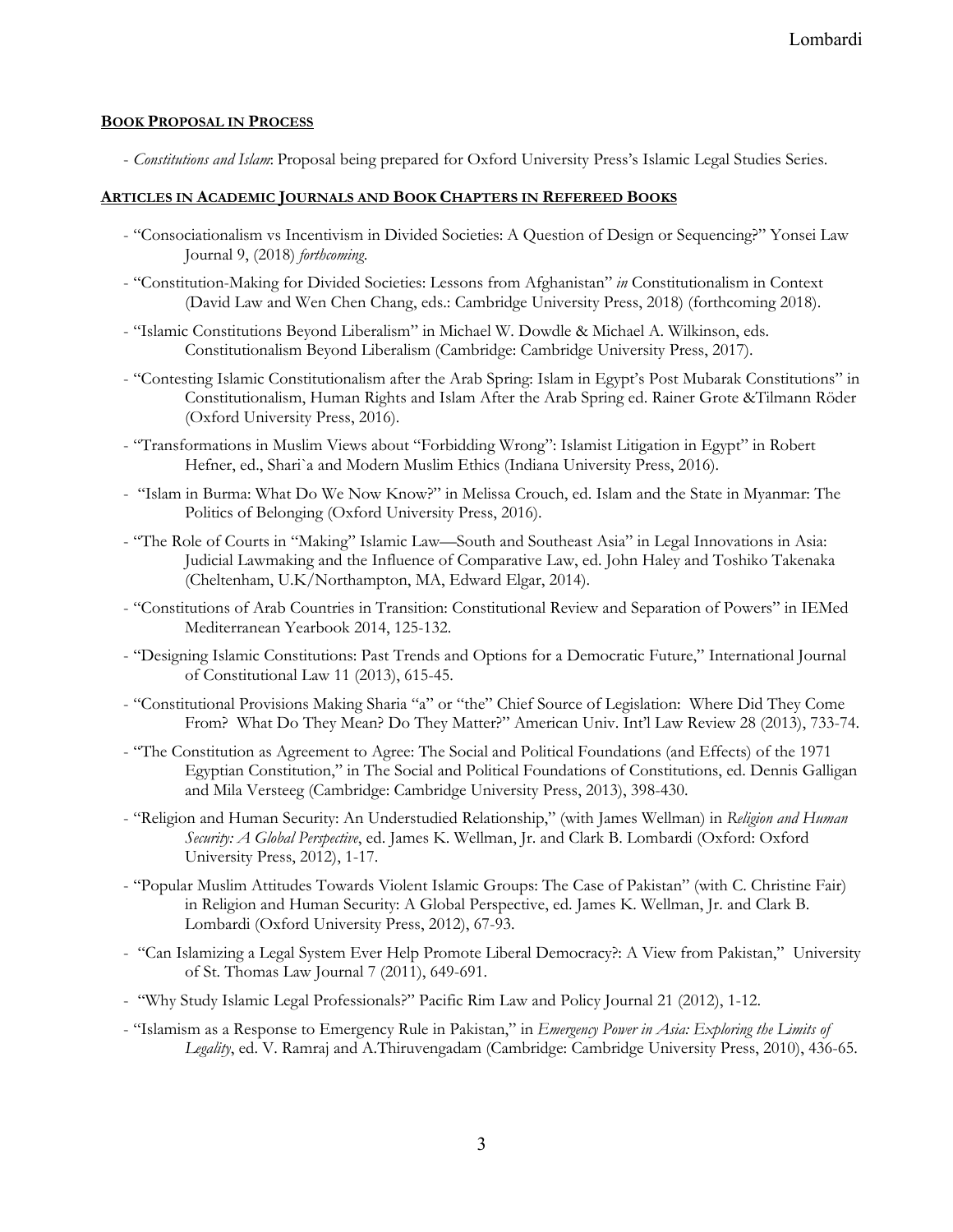- "Egypt's Supreme Constitutional Court: Managing Constitutional Conflict in an Authoritarian, Aspirationally 'Islamic' State," *Journal of Comparative Law* 3 (2008), 234-53; reprinted in Constitutional Courts: A Comparative Study, ed. A. Harding & P. Leyland (Oxford: Hart, 2009), 234-253.
- "Islamic Law in the Jurisprudence of the International Court of Justice: An Analysis," *Chicago Journal of International Law* 8 (2007), 85-118.
- "Do Constitutions Requiring Adherence to Shari`a Threaten Human Rights? How Egypt's Constitutional Court Reconciles Islamic Law with the Liberal Rule of Law," (with Nathan Brown), *American University International Law Review* 21 (2006), 379-435.
- "The Supreme Constitutional Court of Egypt on Islamic Law, Veiling and Civil Rights: An Annotated Translation of Supreme Constitutional Court of Egypt Case No. 8 of Judicial Year 17 (May 18, 1996)" (with Nathan Brown), *American University International Law Review* 21 (2006), 437-460.
- "Nineteenth-Century Free Exercise Jurisprudence and the Challenge of Polygamy: The Relevance of Nineteenth-Century Cases and Commentaries for Contemporary Debate about Free Exercise Exemptions," *Oregon Law Review* 85 (2006), 369-442.
- "Islamic Law as a Source of Constitutional Law in Egypt: The Constitutionalization of the Sharia in a Modern Arab State," *Columbia Journal of Transnational Law* 37 (1998), 81-123.

### **POLICY PAPERS**

- "Fierce Contest: Constitutional Islam and the Arab Spring," *World Policy Review* (Oct 8, 2013), available at http://www.worldpoliticsreview.com/articles/13280/fierce-contest-constitutional-islam-and-the-arab-spring.
- "Islam in Egypt's New Constitution," (with Nathan Brown) *Foreign Policy*, (Dec. 13, 2012), available at http://mideast.foreignpolicy.com/posts/2012/12/13/islam\_in\_egypts\_new\_constitution; cross-listed at the Carnegie Endowment, http://carnegieendowment.org/2012/12/13/islam-in-egypt-s-new-constitution/etph
- "The Challenges and Opportunities of Islamic Review: Lessons for Afghanistan from Muslim Countries," (U.S. Institute for Peace: February, 2012) http://www.usip.org/files/ROL/USIP%20Paper%20KAS%20CBL.pdf or at https://www.usip.org/sites/default/files/ROL/USIP%20Paper%20KAS%20CBL.pdf
- "How State Governments Shape the Interpretation of Islam in Malaysia's Courts," East Asia Forum Quarterly 3 (2011), 25-26.
- "Defining 'Islamic Law': A First Step for Those who Seek Common Ground between International Law and "Islamic Law," Salzburg Global Seminar eJournals (2008): *Islamic and International Law*.

#### **BOOK REVIEWS AND SHORTER PIECES**

- Review of Islamic Law in Action, by Kristen Stilt, in Law and History Review 31 (2013), 475.
- Review of The Islamic School of Law, ed. Peri Bearman, Frank Vogel, Rudolph Peters, in Journal of Law and Religion 23 (2008), 725-26.
- Review of Dispensing Justice in Islam: Qadis and their Judgments, ed. M. Khalid Masud, Rudolph Peters & David Powers, in Journal of Law and Religion 24 (2008), 311-15.
- Review of Intent in Islamic Law: Motive and Meaning in Medieval Sunni Fiqh, by Paul Powers, in Journal of Law and Religion 22 (2007), 607-13.
- Review of *Islamic Ethics of Life*, ed. J. Brockopp, *Islamic Law and Society* 12 (2005), 429-32.
- *"*In Memoriam: The Marvelous Life of Paul S. Miller," *Washington Law Review* 86 (2012), 698-701.

#### **ON-LINE COMMENTARY**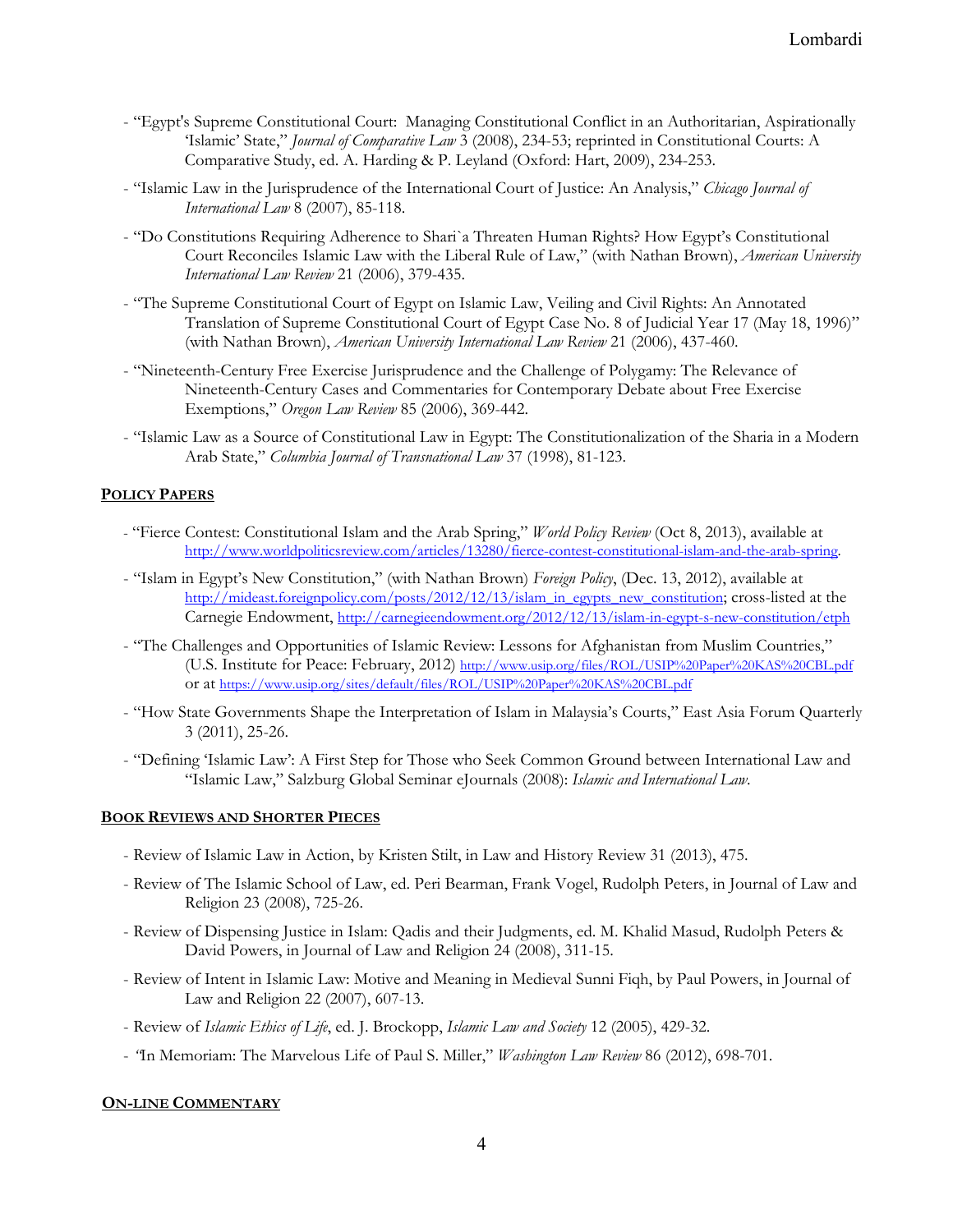- "Might Afghans Amend the 2004 Constitution? Hints from a Televised Presidential Debate," (With Shamshad Pasarlay), *International Journal of Constitutional Law Blog (I-Connect)*, Apr. 3, 2014,<br>http://www.iconnectblog.com/2014/04/might-afghans-amend-the-2004-constitution-hints-from-a-televisedpresidential-debate/
- "Islam in Egypt's New Constitution," *Foreign Policy*, Dec. 13, 2012 (See "Policy Papers" above).
- "How to Have Fair Elections in Egypt," *New York Times, "Room for Debate,"* Feb 17, 2011 http://www.nytimes.com/roomfordebate/2011/02/17/how-to-have-fair-elections-in-egypt/make-it-easy-tostand-for-election
- "Getting to Democracy the Legal Way [in Egypt]," *New York Times*, *"Room for Debate,*" Feb. 2, 2011 http://www.nytimes.com/roomfordebate/2011/02/07/is-caution-the-right-us-strategy-on-egypt/getting-todemocracy-the-legal-way
- "Should He Stay or Should He Go: Negoting Constitutional Legality in a Transition," *Comparative Constitutions* (Feb. 2, 2011) http://www.comparativeconstitutions.org/2011/02/should-he-stay-or-should-he-go.html
- "What is legality worth in an Egyptian transition?: Some initial thoughts," *Comparative Constitutions* (Feb. 4, 2011) http://www.comparativeconstitutions.org/2011/02/what-is-legality-worth-in-egyptian.html
- "Suharto and Mubarak's Final Days: Similar Trajectories Leading to Very Different Modes of Transition," *Comparative Constitutions* (Feb. 13, 2011) http://www.comparativeconstitutions.org/2011/02/suharto-andmubaraks-final-days-similar.html
- "Recent Commentary on Proposed Amendments to the Egyptian Constitution," *Comparative Constitutions* (March 1, 2011) http://www.comparativeconstitutions.org/2011/03/recent-commentary-on-proposed.html
- "Even With Constitution, Iraq Faces Major Crises" at Council on Foreign Relations Interviews, http://www.cfr.org/iraq/islamic-law-expert-lombardi-even-constitution-iraq-faces-major-crises/p8625
- "The Iraqi Constitution: What Would Approval Really Mean?" *The Jurist,* http://jurist.law.pitt.edu/forumy/2005/10/iraqi-constitution-what-would-approval.php

# **POLICY ADVISING**

*Afghan Commercial Law and Constitutional Reform* 

## **LEGAL EDUCATION SUPPORT PROJECT FOR AFGHANISTAN (LESPA)** (Jan. 2005-present)

- Country Expert. Assist U.S. State Department-funded project to promote development of the Shari`a and Law Faculties at Afghanistan's universities. Established course on Afghan law and legal development; teach and advise Afghan scholars researching civil law, commercial law, constitutional law, legal institutions. Supervise PhD studies of Afghan law professors.

#### **CAPACITY BUILDING FOR AFGHAN PARLIAMENT AND MINISTRY OF JUSTICE** (Nov. 2014)

- Lecturer to Parliamentarians and members of the Legislation Department of Ministry of Justice.

#### **AFGHANISTAN TRANSITIONAL COMMERCIAL LAW PROJECT** (Nov. 2002-Sept. 2005)

- Lawyer *pro bono* on behalf of Cleary Gottlieb seconded to ABA project.
	- Principal drafter (with Gov. of Afghanistan Department of Taqnin and Stephen Stein) of a new Private Investment Law, and a new Upstream Hydrocarbons law.
	- Assisted planning and drafting legislation consistent with Islamic law and international law.
	- Coordinated with Afghan officials at Ministries of Justice, Finance, Commerce and government agencies.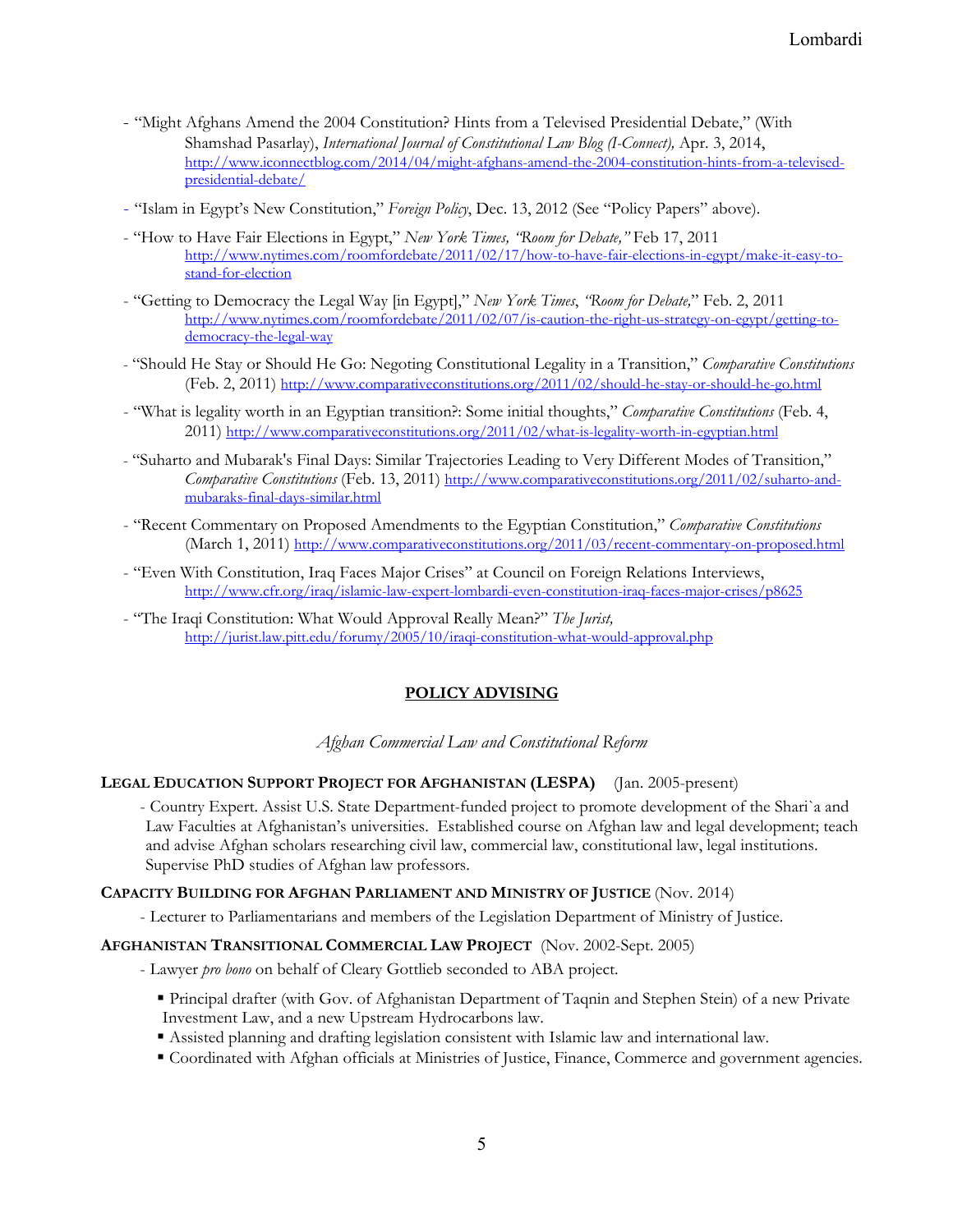## *Syria Contingency Planning (2013)*

**DIALOGUE ON POWER SHARING IN SYRIA.** Paris, Feb. 27-March 1, 2013. *Funded by U.S Dept. of State. Organized by Columbia University Center on Peacebuilding & Rights/Institut Kurde de Paris***.** 

- Invited Expert: Spoke and led discussions on constitutional power sharing in divided societies at workshop for members of Syrian Opposition Council, Syrian Civil Society and international diplomats.

*Myanmar Peace Negotiations and Constitutional/Law Reform* 

**NEGOTIATIONS TRAINING:** Part I:Yangon, Feb 5-7, 2013; Part II: Chiang Mai, Feb. 8-9, 2013. *Funded by Ford Foundation. Run by Myanmar National Peace Center, United Nationalities Federal Council & Columbia University***.**

- Invited expert: Spoke/led discussions among Myanmar government negotiators and representatives of armed ethnic resistance groups on constitutions and power sharing in communally divided societies. Discussions held before negotiations for a comprehensive solution to Myanmar's 12 ethnic insurgencies.

### *Iraqi Constitutional Drafting and Legal Reform*

#### **ADVISORY COMMITTEE FOR IRAQ CONSTITUTIONAL COMMISSION** (June-Nov. 2005)

- Member of committee of experts convened by National Democratic Institute to review and comment on drafts of the Iraqi constitution and responded to questions posed by Iraq constitutional commission.

**SEMINAR FOR KURDISH AND IRAQI PARLIAMENTS: PRACTICAL FEDERALISM IN IRAQ** (Organized by the Italian government with the N.G.O. *Non C'e Pace Senza Giustizia*, Erbil, Iraq, July 2007)

- Participant and discussant at multi-day, off-the-record seminar on the formation of an effective federal structure for Iraq and its possible impact on economics, oil and gas industry, religious freedom and human rights. Participants included members of the Iraqi National Assembly, Iraqi government, Kurdish regional assembly, Kurdish regional government and international experts.

**SEMINAR FOR IRAQI LEGISLATORS: PRACTICAL FEDERALISM IN IRAQ** (Organized for Italian government by the N.G.O. *Non C'e Pace Senza Giustizia*, Venice, Italy, July 2006)

- Expert at week-long seminar in Venice, Italy for Iraqi parliamentarians and heads of political parties regarding comparative federalism, oil and gas regimes, human rights and lessons for Iraq.

**PROGRAM ON PRACTICAL FEDERALISM IN IRAQ** (Run by Italian Government with the Istituto Superiore Internazionale di Scienze Criminali, Siracusa, Sicily, Nov. 2005)

- One of four experts in week-long seminar for Iraqi government officials and civil society.

#### **COUNCIL ON FOREIGN RELATIONS REPORT ON IRAQ CONSTITUTION** (Jan. 2005)

- Member of advisory committee for special report on Iraqi Constitutionalism.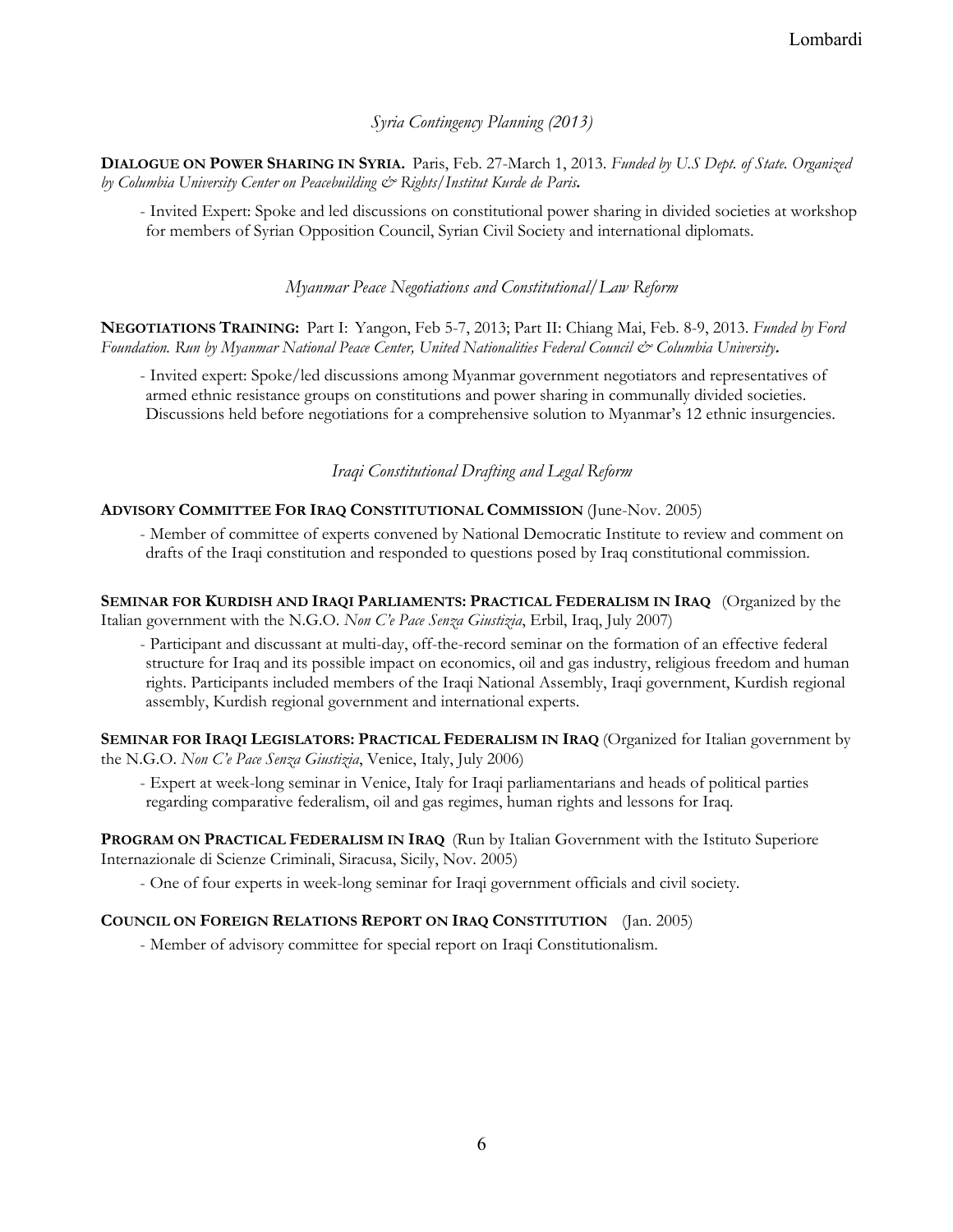*Pakistan Policy and Legal Reform* 

**CO-AUTHOR OF NETWORK 20/20 REPORT,** *A Different Kind of Partner: A Paradigm for Democracy and Counter-*

*Terrorism in Pakistan* (October 2008)

- Participated in research trips and report writing. http://www.network2020.org/site2.php?site=report&childsite=view

# **ISLAMIC REPUBLIC OF PAKISTAN COUNCIL ON ISLAMIC IDEOLOGY** (April 2008)

- Public lecture at Pakistani Government's Council on Islamic Ideology, Islamabad, discussing recent trends in Egypt and lessons for Pakistan. Covered by Pakistani press, Apr. 28, 2008.

# *Turkey Policy and Legal Reform*

**COUNCIL ON FOREIGN RELATIONS YEAR-LONG INDEPENDENT TASK FORCE ON TURKEY** (chaired by Madeline Albright and Stephen Hadley) (March 2011-April 2012)

- Member of small task force on developments in Turkey and implications for U.S. foreign policy. Report published April 2012 and available at http://www.cfr.org/turkey/us-turkey-relations/p28139.

*International Relations and Rule of Law (General)* 

**COUNCIL ON FOREIGN RELATIONS: ADVISORY COMMITTEES** (Jan. 2005-present)

Member of advisory committee for Council's special report on anti-Americanism in the Muslim world. Member of advisory committee for report on power sharing in Iraq.

**CENTER FOR HUMAN RIGHTS LEGAL AID**, Cairo, Egypt (Summer 1996) Intern: Researched Egyptian constitutional law and treaty obligations.

**HUMAN RIGHTS WATCH**, New York, NY (Spring 1993)

Analyst. Translated and analyzed materials on 1992 Indonesian elections.

# **SELECTED MEDIA APPEARANCES**

- **Australian Broadcasting Corporation**. Interview on "The World Today" regarding rule of law developments in Egypt, March 25, 2014 http://www.abc.net.au/worldtoday/content/2014/s3970840.htm
- **CBSNews.com**. Quoted in piece *Fears of Sharia Grow Among American Conservatives*, Oct. 13, 2010, http://www.cbsnews.com/8301-503544\_162-20019405-503544.html
- **CNN International:** Follow up on-air interview on Shari`a in Sudanese courts: Dec. 2, 2007.
- **CNN International:** Live on-air interview on Shari`a in Sudanese courts: Dec. 1, 2007.
- **CNN.com**. Quoted in "Muslim Campaign looks to repair Sharia's reputation," March 2, 2012 http://religion.blogs.cnn.com/2012/03/02/muslim-campaign-looks-to-repair-sharias-reputation/
- **CNN.com.** quoted in article "Pastor's possible execution reveals nuances of Islamic law," October 7, 2011, http://religion.blogs.cnn.com/2011/10/07/pastors-possible-execution-reveals-nuances-of-islamic-law/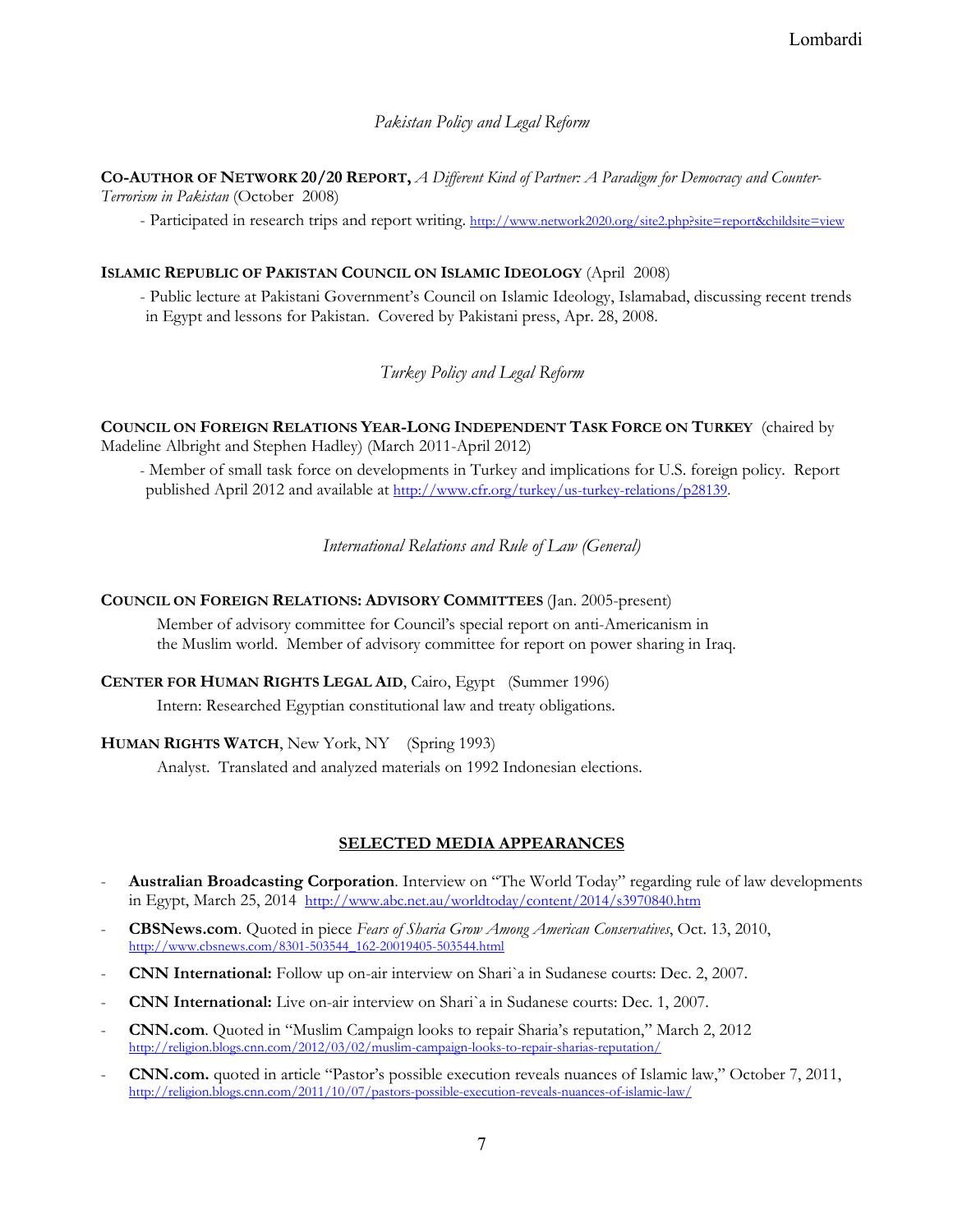- **Council on Foreign Relations: CFR.Org.** Interviewed regarding Iraqi constitution and debates about Islam, posted on the Council website (August 17, 2005). http://www.cfr.org/publication/8625/islamic\_law\_expert\_lombardi.html
- **KUOW** (Seattle's NPR station). Hour-long interview on "Weekday" discussing rule of law in Afghanistan. (August 23, 2005): http://www.kuow.org/weekday.asp?Archive=08-23
- **The National (U.A.E.).** Quoted in article, *Egypt Courts: The Unknown in the Journey to Democracy,* June 22, 2012, http://www.thenational.ae/news/world/africa/egypt-courts-the-unknown-in-journey-to-democracy
- **National Public Radio (U.S.),** *All Things Considered*. Interview with Melissa Block on "The Language of Iraq's Draft Constitution" (August 26, 2005), http://www.npr.org/templates/story/story.php?storyId=4818142
- **National Public Radio (U.S.),** *All Things Considered*. Interview with Melissa Block on women's rights and the Iraqi constitution (August 12, 2005). Online at http://www.npr.org/templates/story/story.php?storyId=4798434
- **National Public Radio (U.S.), All Things Considered.** Interviewed for feature on application of *Shari`a* by U.S. courts (September 8, 2010) http://www.npr.org/templates/story/story.php?storyId=129731015
- **NPR.org:** Quoted in piece *Accused Sergeant in Afghanistan Heads Down a Long Legal Road*, http://m.npr.org/news/front/149007874?singlePage=false
- **NPR.org.** Interview with Wright Bryan: "'Robust' Political Process Offers Hope for Iraq" (December 12, 2005). Online at Http://www.npr.org/templates/story/story.php?storyId=5046700
- **New York Times.** Quoted in *A Vague Role for Religion in Egyptian Constitution*, Nov. 9, 2012, see http://www.nytimes.com/2012/11/10/world/middleeast/draft-egyptian-constitution-adopts-a-role-for-religion.html?\_r=0
- **Publico** (Portugal). Full-page interview on "Shari`a and Democracy," (March 30, 2008).
- **Radio France Internationale**. Interview: *Egypt: who's right, who's wrong? Moursi v Constitutional Court*, *Analysis/interview Clark Lombardi,* June 2012, https://audioboo.fm/boos/878413-egypt-who-s-right-who-s-wrong-moursi-vconstitutional-court-analysis-interview-clark-lombardi
- **Radio France Internationale.** Interview on subject of *Moursi v Constitutional Court* (June 21, 2012). http://audioboo.fm/boos/878413-egypt-who-s-right-who-s-wrong-moursi-v-constitutional-court-analysis-interview-clark-lombardient-
- **SBS Radio (Australia).** Interview on federalism and Islam in Iraqi constitution (August 22, 2005).
- **The National (U.A.E.).** Quoted in "Egypt courts the unknown in journey to democracy," (June 22, 2012). http://www.thenational.ae/news/world/africa/egypt-courts-the-unknown-in-journey-to-democracy
- **Voice of America.** Featured Guest on "Encounter" about the Iraqi Constitution (August 21, 2005). Online at http://www.voanews.com/english/NewsAnalysis/encounter.cfm
- **Voice of America.** Quoted in "Egypt High Court seen as key arbiter in country's future." (June 12, 2012).
- **Wall Street Journal**. on Islamic law, http://blogs.wsj.com/law/2012/10/17/waging-jihad-with-a-visa/

## **SELECTED PRESENTATIONS (Arranged by Subject and Date)**

*Invited Presentations on Islamic Law, Law in Muslim States and Comparative Constitutional Law* 

- **"Constitution-Making for Divided Societies: Lessons from Afghanistan,"** Conference on Constitutions in Context, Hong Kong University, May 2017.
- **"Judicialized Jihad: Reflections on Islamist Issue Litigation",** public lecture, Universitas Islam Negeri, Yogyakarta, Indonesia (March 2017).
- **"The Relationship between Moral and State Law in the Medieval Muslim world : Changes in the Western Academy's Understanding of Medieval Theory and Practice,"** 15th International Congress of Medieval Canon Law, University Paris II (Pantheon), July 2016.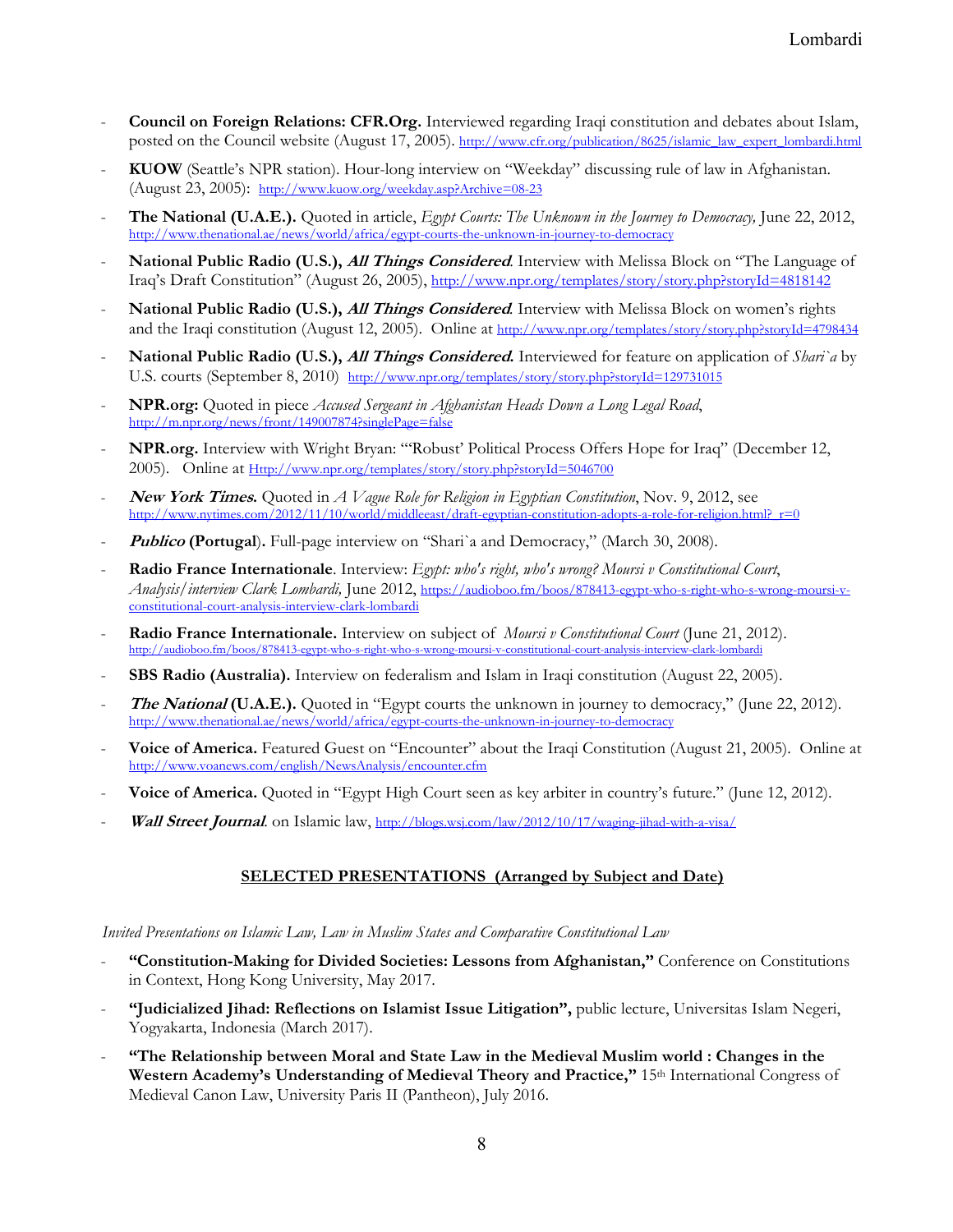- **"What's an 'Islamic' Constitution?"** Public Lecture, Bowdoin College, February 2016.
- **"Reframing Islamic Constitutionalism after the Arab Spring,"** International Society of Public Law Annual Conference, NYU School of Law, July 2015.
- **"Religious Constitutionalism in Asia,"** Workshop on Approaches to Studying Religion in the 21<sup>st</sup> Century, University of Tokyo, March 2015.
- **"Constitutionalizing Buddhism?: Lessons from the Muslim World Experiments with Constitutonalizing Islam,"** 2nd Transpacific Comparative Constitutional Law Roundtable, University of Washington, Seattle WA, USA, Dec. 2014.
- **"Constitutionalizing Islam: a Maqasid approach,"** International Conference on the Maqasid al-Shari`a, Unversitat Paderborn, Paderborn, Germany, Oct. 2014.
- **"Islamic legal activism and the attempt to create an Islamic Rule of Law: Lessons for Rule of Law Promoters,"** Folke Bernadotte Academy Annual Workshop of Experts on Rule of Law Promotion, Talinn Technical University, Estonia, June 2014.
- "Islam in Burma: What we know and What We Need to Learn," Closing speech for forthcoming conference: *Islam in Burma*, National University of Singapore, January 9-10, 2014.
- **"Who Should Interpret and Implement Constitutional Provisions Referencing Islam?"** *Abir Annual Conference: The Middle East in Transition*, Hebrew University of Jerusalem, June 2013.
- **"Designing Islamic Constitutions: Past Trends and Options for a Democratic Future,"** *American Society of International Law, Annual Legal Theory Workshop*, Washington D.C., May 2013.
- **"Overprescribing Rule of Law in the Contemporary Muslim World: What Conditions are Necessary for Rule of Law Reform to Promote Democracy,"** *Folke Bernadotte Academy Annual Meeting of Experts in Rule of Law Promotion,* School of Oriental and African Studies, University of London, London England, April 2013.
- **"Forbidding Wrong and the Demand for the Judicially Enforced Rule of Law in Contemporary Egypt,"** *Conference on Shari`a Transitions*, Boston University, Boston MA, March 2013.
- **"Conceptualizing and Constructing the Islamic State after the Arab Spring,"** *American Association of Law Schools annual conference*, New Orleans, LA, January 2013.
- **"Judicial Interpretation of Religious Law in the Constitutional Courts of Asia,"** *Conference in Honor of John Haley*, Waseda University, Tokyo, Japan, October 2012.
- **"Judicial Review Between Promise and Chagrin: The Experience of the Supreme Constitutional Court of Egypt,"** *American Society of Comparative Law Annual Meeting*, Iowa City, IA, October 2012.
- **"What Happens When a Constitution is Merely an Agreement to Agree?: The Sociopolitical Foundations and Effects of Egypt's 1971 Constitution,"** *National University of Singapore Faculty Research Colloquium*, Singapore, August 2012.
- **"Constitutionalism, Constitutional Emergence, and Islam,"** *Workshop on Comparative Constitutional Law & State Building: Beyond Liberalism,* National University of Singapore, Singapore, August 2012.
- **"Institutional Design Questions for Regimes that Constitutionalize Shari`a,"** New York University School of Law Conference on Constitutional Transitions in the Middle East, New York, NY, March 2012.
- **"Types of Islamic Review: Choices for Afghanistan"** George Washington University Comparative Constitutional Law Workshop, Washington D.C., February 2012.
- "Why It Is Incorrect to say that the World is Drifting towards Constitutional Theocracy," University of Virginia Conference on *Constitutional Revolution and the Arab Spring*, Charlottesville, VA, February 2012.
- **"Judicial Discovery of Islamic Law in Asia,"** East Asian Law and Society Annual Conference, Seoul, Korea, October 2011.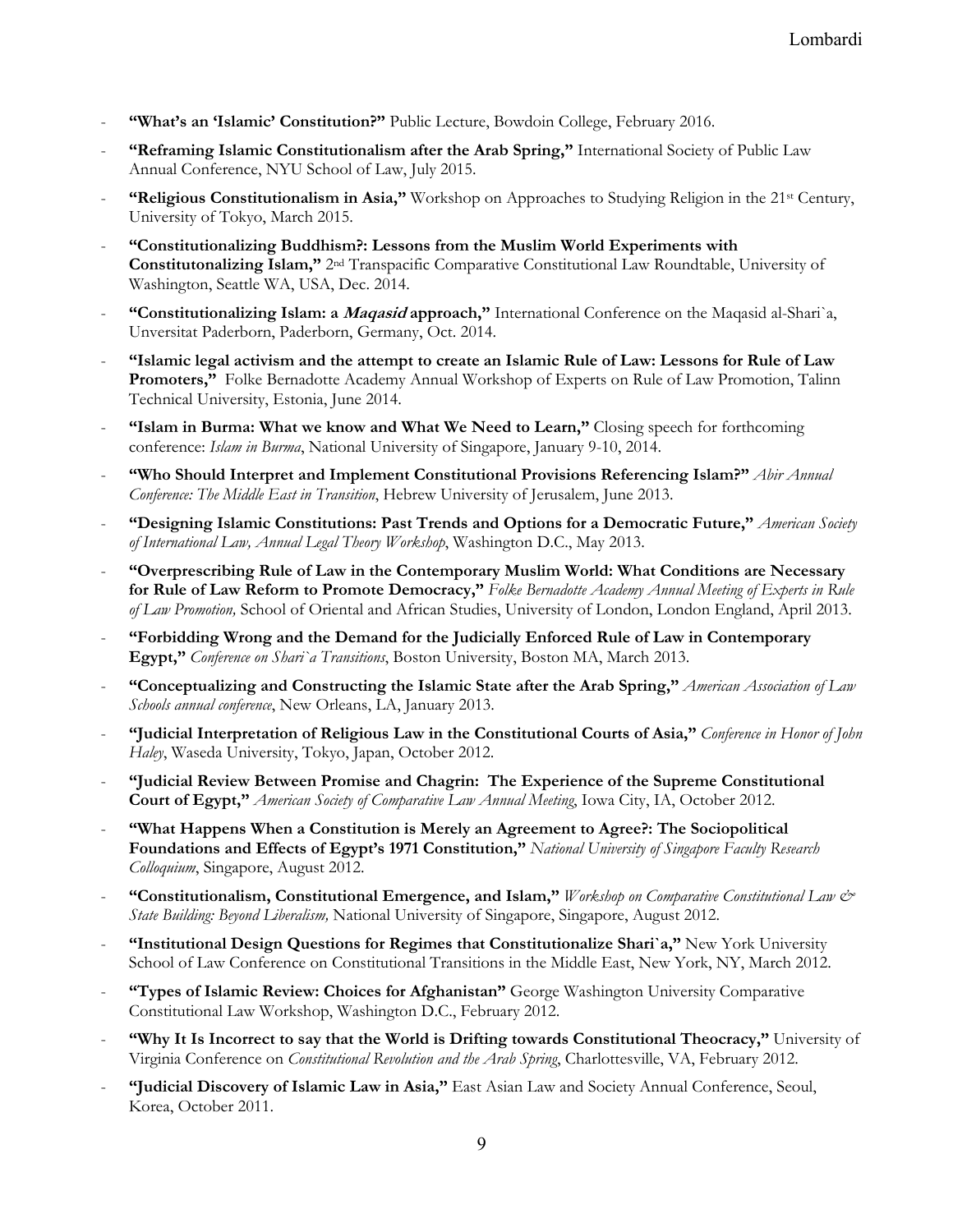- **"Keynote Address: The Challenges and Opportunities of Islamic Review: Lessons for Afghanistan from the Experience of Other Muslim Countries,"** USIP Conference on the Afghan Constitution, Kabul, Afghanistan, September 2011.
- **"Judges and Islamic Law in Pakistan, Malaysia and Indonesia,"** *Mediating Tradition: National Courts as Interpreters of Islamic and Confucian Law in Contemporary Asia*, Sungkyunkwan University, Seoul, Korea, June 2011.
- **"Apostasy in Afghan Law: The Background to the Cases of Parwiz Kambaskh And Ghaus Zalmai,"** *Who Defines Islamic Crimes in Afghanistan?: Lawyers, Judges and the Interpretation of Uncodified Blasphemy Law,* University of Washington School of Law, Seattle, WA, June 2011.
- **"Keynote: What will follow the Arab Spring?: Promise and Perils of Islamic Constitutionalism,"** *Interdisciplinary Faculty Conference on Religion and Politics,* University of Washington (Tacoma), May 2011.
- **"The Egyptian Revolution: Implications for International and Constitutional Law,"** *Egypt: Past Present and Future: A Conference on the Impact and Implications of the Egyptian Revolution in the Middle East and Beyond*, Seton Hall University, Newark, NJ, April 8, 2011.
- **"Islamic Law and Liberal Democracy,"** *Public Lecture,* Arizona State University, Tempe AZ, Jan. 2011.
- - **"Litigating Islamic Law in a 21st Century Afghan Court,"** *American Association of Law Schools Annual Conference*, San Francisco, January 2011.
- **"The Egyptian Constitution as Agreement to Disagree: Roots and Consequences"** Oxford University workshop on the *Social and Political Foundations of World Constitutions*, Oxford University, Dec. 2010.
- "Who Speaks for Islamic Law? Judges," paper delivered at Georgetown University Conference on *Rethinking Shariah: Who Speaks for Islamic Law?,* October 2010.
- **"Building the Rule of Law in Afghanistan and Iraq: The Next Steps"** *Conference on Rule of Law Reform in Afghanistan and Iraq: Challenges for the Coming Decade*, University of Pennsylvania, September 23-24, 2010.
- "When Judicial Review Requires Interpretation of Shari'a: Preliminary Thoughts," Asian Law Institute Conference, International Islamic University, Kuala Lumpur, May 23-24, 2010.
- **"Rule of Law Promotion in the Muslim World: Changing Actors, Settings and Effects,"** *Hague Institute for International Law Conference on Rule of Law Promotion*, Humboldt University, Berlin, Nov. 25, 2009.
- **"Judicialization of Islamic Law: Implications for the Field,"** Columbia University Workshop, *The State and Islamic Law*: *A Comparison of Southeast Asia and the Middle East*, New York, Nov. 5, 2009.
- **"Islamization and Judicial Empowerment: Lessons from Pakistan and Egypt,"** *International Law and Society Annual Conference*, Denver, CO, May 2009.
- "Why Study Islamic Legal Professionals in Southeast Asia?" (with Prof. Michael Feener), National University of Singapore Conference on *Making Islamic Judges and Lawyers in Southeast Asia*, Jan. 5-7, 2009.
- **"Training Legal Professionals in Afghanistan: Lessons Learned,"** *Workshop on Afghan Legal Education*, Stanford University, Nov. 11, 2008.
- **"The Search for Common Ground between Islamic and International Law: The need to define terms,"** Salzburg Seminar on *Islamic Law and International Law: The Search for Common Ground* (co-sponsored by the International Bar Association), Salzburg, Austria, October 26, 2008.
- **"Shariah & Constitution Making in Egypt, Indonesia, and Afghanistan,"** Georgetown University conference *Is there a Role for Shari`a in Modern States?*, October 23, 2008.
- **"Islamic Law, Human Rights and the State in Egypt,"** public lecture Univ. of Tokyo, October 21, 2008.
- **"Judicial Interpretation of Shari`a in Egypt: Trends and Implications,"** presentation to Faculty of Islamic Studies, University of Tokyo, October 20, 2008.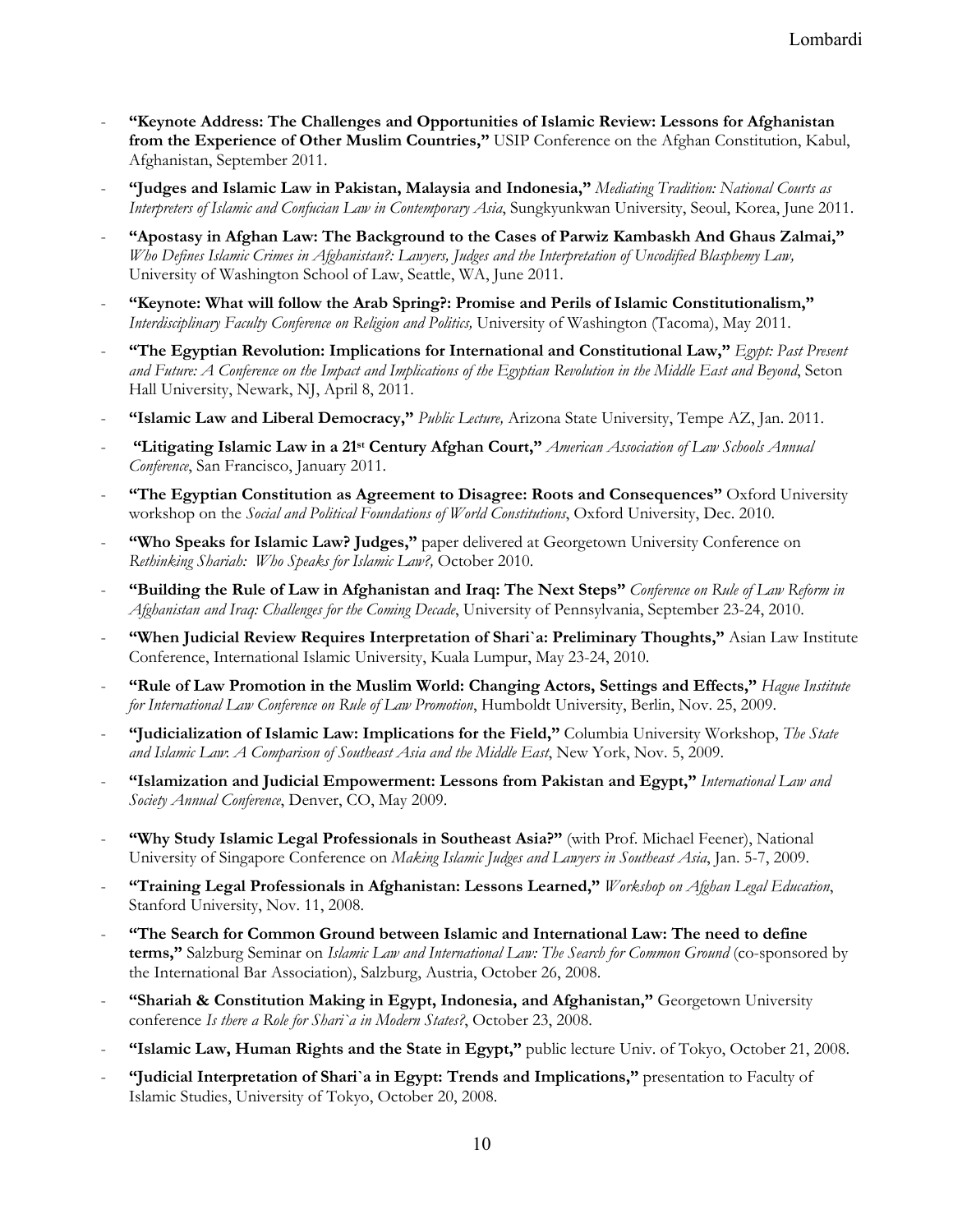- **"Islamic Law as a source of non-derogable liberal rights: The surprising views of a liberal Christian, Islamist, Pakistani judge,"** National University of Singapore conference, *Emergency Rule in Asia*, May 3, 2008.
- **"The Supreme Constitutional Court of Egypt and Shari`a,"** public lecture at The Islamic Republic of Pakistan's official Council on Islamic Ideology, Islamabad, Apr. 28, 2008.
- **"Development of Islamic Law Studies in the U.S.,"** presentation at post-graduate faculty, National Islamic University of Indonesia, Yogyakarta, Indonesia, March 25, 2008.
- **"Constitutionalization of Islamic Law in the Contemporary World and the Rise of Judges as a New Voice in Islamic Law: Lessons from Egypt, Questions for Pakistan,"** presentation at National University of Singapore Asia Research Institute, April 2007.
- **"What is the 'Law' of an Emerging State?** Lessons from Afghanistan," presentation at *Asian Law Institute Annual Conference*, Jakarta, Indonesia, April 2007.
- **"Integration of Islamic Law into the Constitutional Law of Muslim Countries,"** presentation at *American Assoc. of Law Schools Annual Conference*, Washington, D.C., Jan. 2007.
- **"Constitutional Provisions Requiring Conformity with Sharī`a and the Liberal Rule of Law: Lessons from Egypt,"** at Columbia University School of Law, *Associates in Law Colloquium*, New York, Nov. 2006.
- **"Islam in National Constitutions: Iraq and Beyond,"** invited public lecture at the University of Puget Sound, Tacoma, Washington, February 2006.
- **"The Study of Islamic Law in American Law Schools,"** presentation at the *American Association of Law Schools National Conference*, San Francisco, January 2005.

*Invited Presentations to Policy-Makers and Participation in Policy Roundtables*

- **Presentation to the Folke Bernadotte Academy, Stockholm Sweden** on "The Perils of Judicial Capacity Building: Lessons from the Arab Spring."
- **Keynote Speaker at United States Institution for Peace Conference on the Afghan Constitution, Kabul, Afghanistan**: "The Challenges and Opportunities of Islamic Review: Lessons for Afghanistan from the Experience of Other Muslim Countries," October, 2011.
- **Chair of Council on Foreign Relations National Section Meeting:** leading panel on "The World at her Feet: How Women are Transforming the Middle East," Seattle, Washington, May 4, 2010.
- **Presentations to U.S. Military and State Dept. Officials at University of South Carolina Inter-agency Workshop on Rule of Law.** On panels on (a) "Rule Of Law within Other Societies: Working with Customary, Religious and Informal Governance" and (b) "Rule of Law Training and Education: Lessons Learned from Cooperation with Afghan Universities." May 2010.
- **Presentation to The Atlantic Council** on Network 20/20's Pakistan Research Trip, March 2009.
- **Participant** (one of two non-Harvard invitees) at *Roundtable for Constitutional Court Judges of Muslim Nation States*, Harvard Law School, Nov. 2008.
- **Commentator on presentations by Kurdish and Iraqi legislators and politicians: "Justice System, Criminal Law and Liberties in Federalized Iraq" and "Natural Resources (Oil, Gas, Water) Revenue Collection,"** at the 2007 Seminar on Practical Federalism in Iraq —a meeting of international experts, and members of the Kurdish and Iraqi governments in Erbil, Kurdistan/Iraq, July 2007.
- Panelist on "Fiscal Federalism," "Judiciaries in Federal States," and "Religious Freedoms in Federal **States"** at the 2006 Seminar on Practical Federalism in Iraq, a meeting of international experts, members of the Iraqi legislature and Iraqi government officials, convened in Venice, Italy, July 2006.
- Panelist on "Shari'a and Democracy," Council on Foreign Relations National Conference, New York City, June 2006.